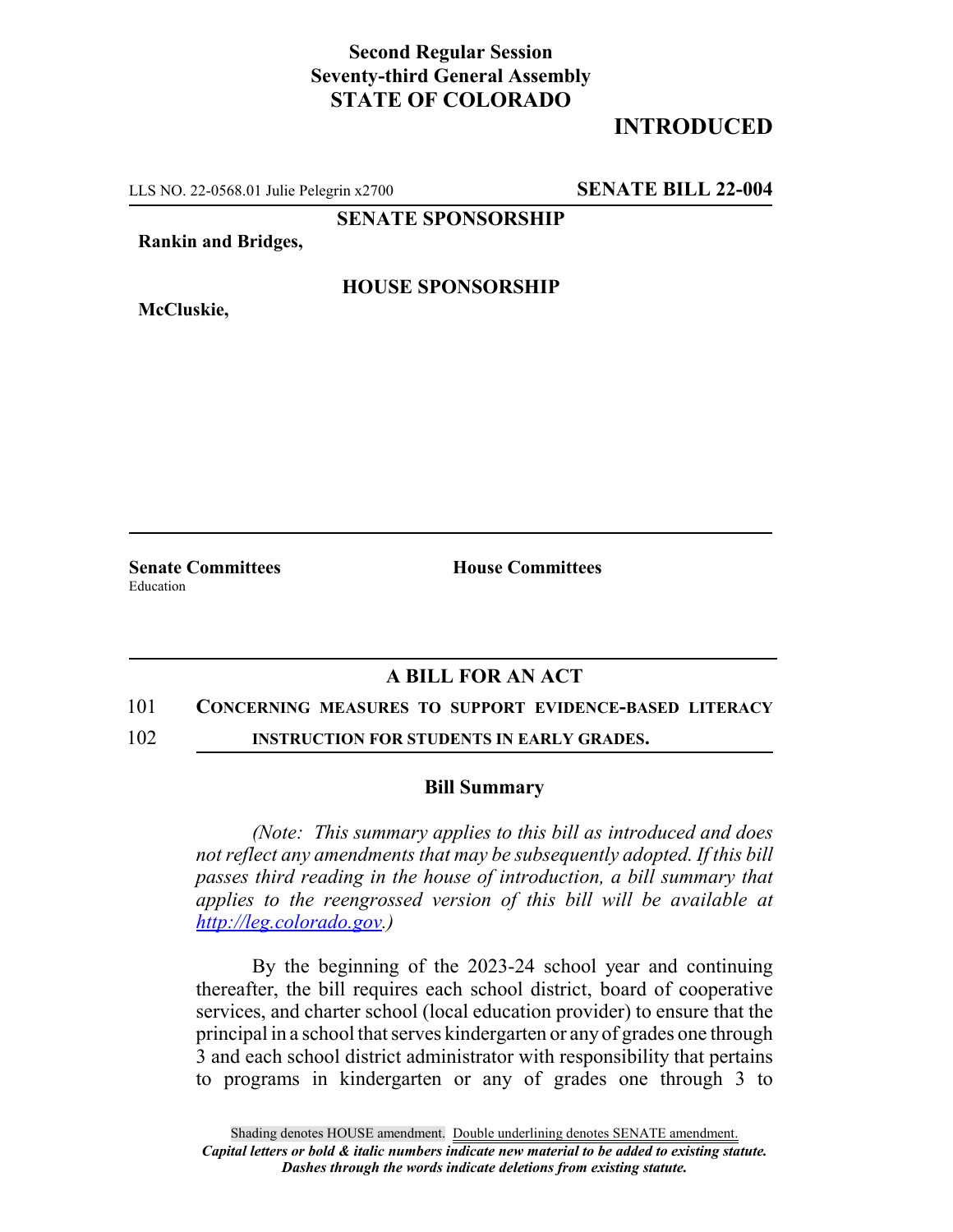successfully complete evidence-based training in the science of reading. The local education provider may request a one-year extension from the state board of education to ensure that the teachers, principals, and administrators whom it employs meet the training requirements. Each local education provider must submit to the department of education (department) evidence that it is in compliance with the principal and administrator training requirements to receive per-pupil intervention money in a budget year.

The bill requires the board of trustees for each public library to adopt a policy by January 1, 2023, to support parents and children in improving literacy through the science of reading. The policy must include a requirement that:

- Each librarian successfully complete evidence-based training in the science of reading;
- The director of the board of trustees maintain an accurate list on the library website of the librarians who successfully complete the training; and
- The director of the board of trustees identify materials and activities for parents and children to improve literacy and ensure that the materials and activities are available in the public library and are updated monthly.

Upon request of a local education provider or the board of trustees of a public library, the department shall provide training in the science of reading to principals and administrators of the local education provider and librarians of the public library for free.

The bill directs the state librarian to work with public libraries throughout the state to facilitate access to evidence-based training in the science of reading for librarians and assist in identifying materials and activities for parents and children to improve literacy.

1 *Be it enacted by the General Assembly of the State of Colorado:*

2 **SECTION 1.** In Colorado Revised Statutes, 22-7-1208, **amend**

- 3 (6)(d); and **add** (6.5) as follows:
- 

### 4 **22-7-1208. Local education providers - procedures - plans -**

- 5 **training rules.** (6) (d) Notwithstanding the provisions of subsection
- $6$  (6)(a) of this section, a local education provider that is not in compliance
- 7 with the requirements of this subsection (6) as of the beginning of the
- 8 2022-23 school year or for a subsequent school year may request a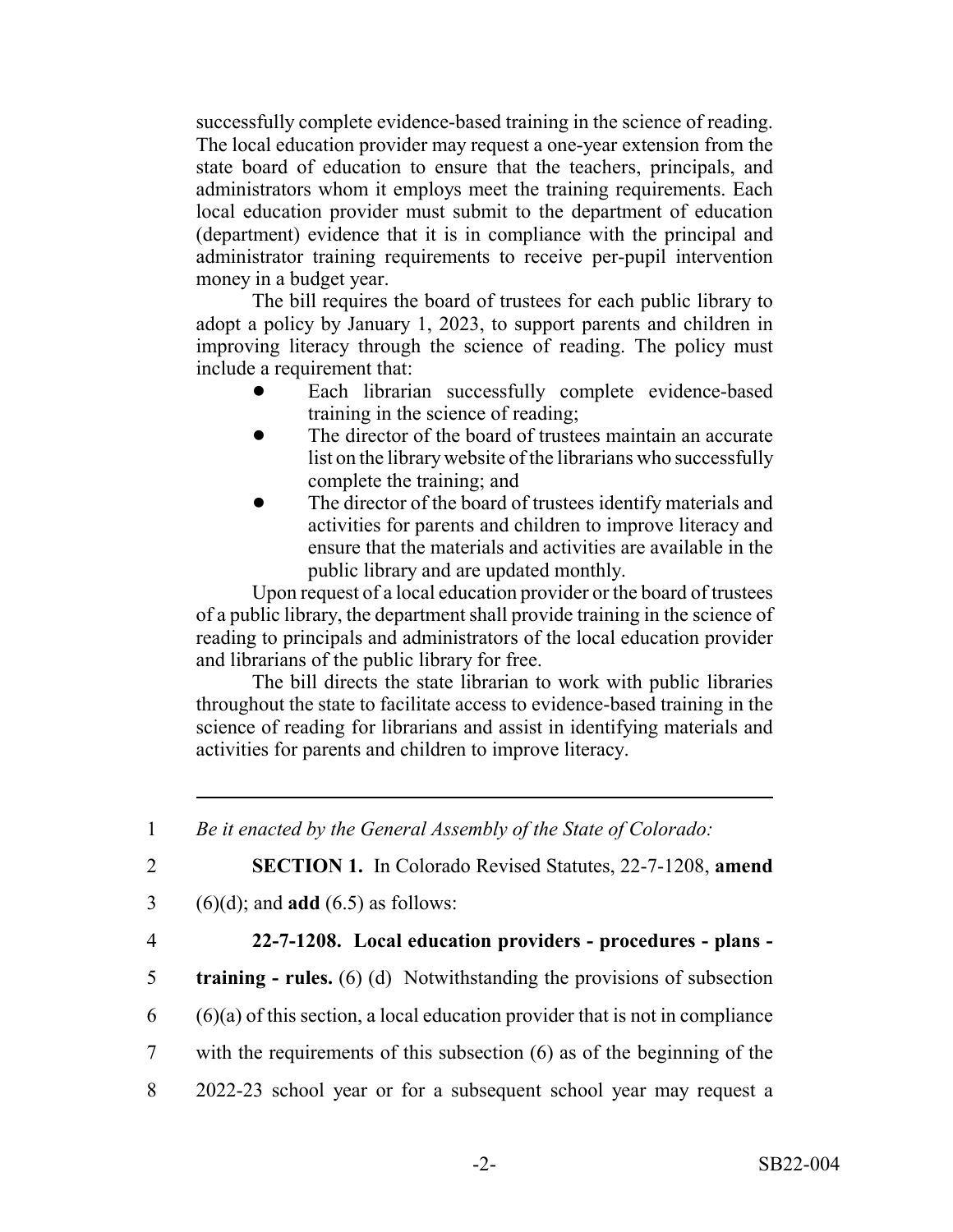1 one-year extension from the department STATE BOARD based on a demonstration of good cause for inability to comply.

 (6.5) (a) BY THE BEGINNING OF THE 2023-24 SCHOOL YEAR AND CONTINUING FOR EACH SCHOOL YEAR THEREAFTER, EACH LOCAL EDUCATION PROVIDER THAT RECEIVES PER-PUPIL INTERVENTION MONEY OR A GRANT THROUGH THE EARLY LITERACY GRANT PROGRAM IN ANY BUDGET YEAR STARTING WITH THE 2022-23 BUDGET YEAR SHALL ENSURE THAT EACH PRINCIPAL IN A SCHOOL THAT SERVES KINDERGARTEN OR ANY OF GRADES ONE THROUGH THREE AND EACH ADMINISTRATOR WITH RESPONSIBILITY THAT PERTAINS TO PROGRAMS IN KINDERGARTEN OR ANY OF GRADES ONE THROUGH THREE SUCCESSFULLY COMPLETES OR HAS SUCCESSFULLY COMPLETED EVIDENCE-BASED TRAINING IN THE SCIENCE OF READING.THE EVIDENCE-BASED TRAINING IN THE SCIENCE OF READING MUST INCLUDE THE CONCEPTS OF PHONEMIC AWARENESS, PHONICS, VOCABULARY DEVELOPMENT, READING FLUENCY, INCLUDING ORAL SKILLS, AND READING COMPREHENSION. TO COMPLY WITH THIS 17 SUBSECTION (6.5)(a), A LOCAL EDUCATION PROVIDER SHALL SUBMIT EVIDENCE, AS DESCRIBED IN SUBSECTION (6.5)(b) OF THIS SECTION, THAT EACH PRINCIPAL AND ADMINISTRATOR DESCRIBED IN THIS SUBSECTION (6.5)(a) HAS SUCCESSFULLY COMPLETED EVIDENCE-BASED TRAINING IN 21 THE SCIENCE OF READING THAT IS:

**(I)** INCLUDED AS A COURSE IN AN APPROVED PROGRAM OF PREPARATION, AS DEFINED IN SECTION 22-60.5-102(8) FOR PRINCIPALS OR ADMINISTRATORS, OR AN INDIVIDUALIZED ALTERNATIVE PRINCIPAL PROGRAM, OR OTHER ALTERNATIVE PRINCIPAL PROGRAM, APPROVED PURSUANT TO SECTION 22-60.5-305.5;

(II) INCLUDED AS A COURSE IN A POST-GRADUATE DEGREE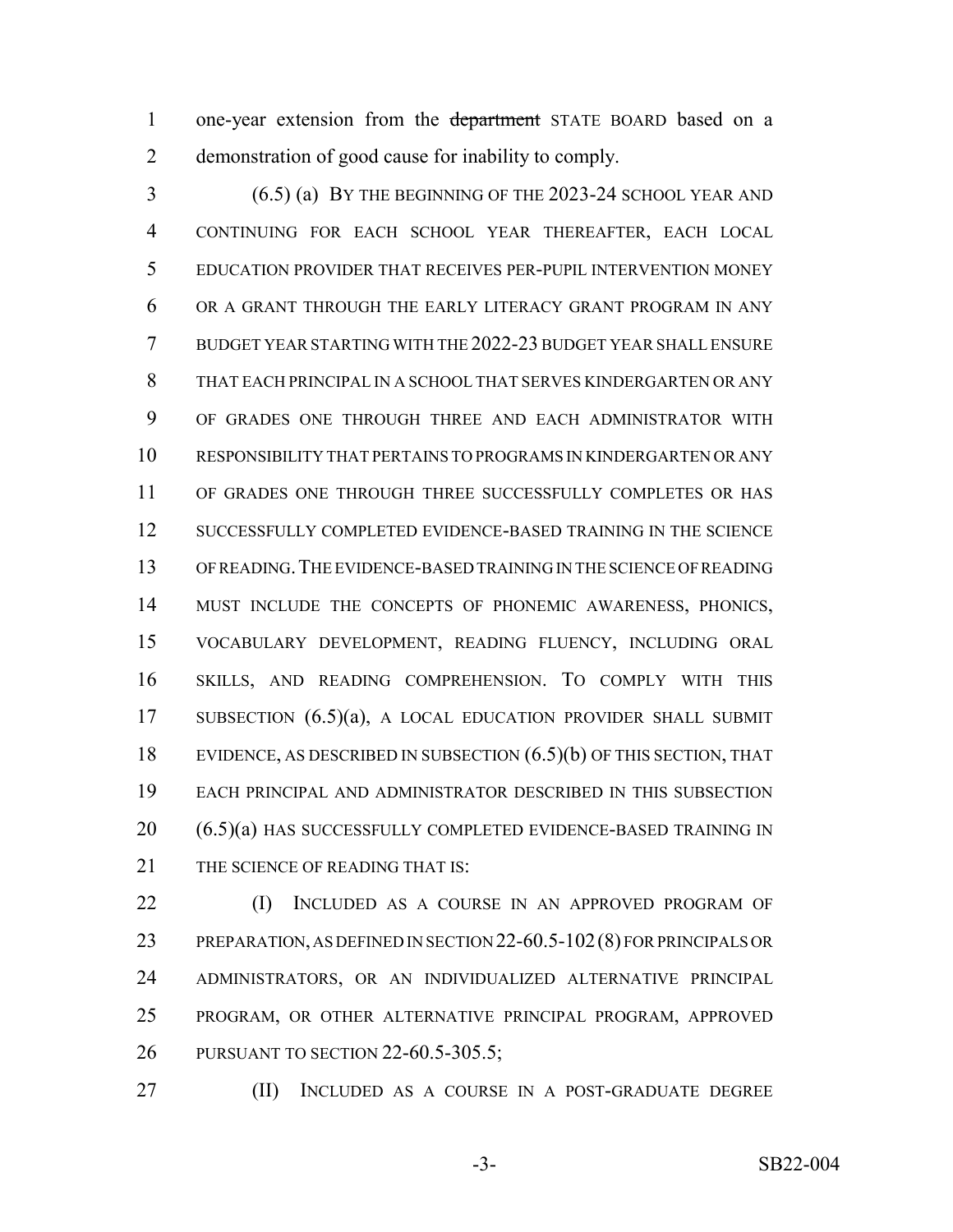PROGRAM IN TEACHING READING OR LITERACY;

 (III) PROVIDED BY THE DEPARTMENT OR INCLUDED ON THE ADVISORY LIST OF RIGOROUS PROFESSIONAL DEVELOPMENT PROGRAMS PROVIDED BY THE DEPARTMENT PURSUANT TO SECTION 22-7-1209 (2)(c); OR

 (IV) PROVIDED BY A LOCAL EDUCATION PROVIDER OR IS APPROPRIATE FOR LICENSE RENEWAL PURSUANT TO SECTION 22-60.5-110 (3).

 (b) A PRINCIPAL OR ADMINISTRATOR IS DEEMED TO HAVE SUCCESSFULLY COMPLETED EVIDENCE-BASED TRAINING IN THE SCIENCE OF READING IF THE LOCAL EDUCATION PROVIDER SUBMITS TO THE DEPARTMENT EVIDENCE THAT THE PRINCIPAL OR ADMINISTRATOR PASSED AN END-OF-COURSE ASSESSMENT OF LEARNING AT THE COMPLETION OF THE EVIDENCE-BASED TRAINING.

 (c) AT THE REQUEST OF A LOCAL EDUCATION PROVIDER, THE DEPARTMENT SHALL PROVIDE, AT NO COST TO THE LOCAL EDUCATION PROVIDER, EVIDENCE-BASED TRAINING IN THE SCIENCE OF READING TO ONE OR MORE PRINCIPALS OR ADMINISTRATORS, AS DESCRIBED IN SUBSECTION (6.5)(a) OF THIS SECTION, WHO ARE EMPLOYED BY THE LOCAL EDUCATION PROVIDER.

21 (d) NOTWITHSTANDING SUBSECTION  $(6.5)(a)$  OF THIS SECTION, A LOCAL EDUCATION PROVIDER THAT IS NOT IN COMPLIANCE WITH THE 23 REQUIREMENTS OF THIS SUBSECTION (6.5) AS OF THE BEGINNING OF THE 2023-24 SCHOOL YEAR OR FOR A SUBSEQUENT SCHOOL YEAR MAY REQUEST A ONE-YEAR EXTENSION FROM THE STATE BOARD BASED ON A DEMONSTRATION OF GOOD CAUSE FOR INABILITY TO COMPLY.

(e) THE STATE BOARD MAY ADOPT RULES AS NECESSARY TO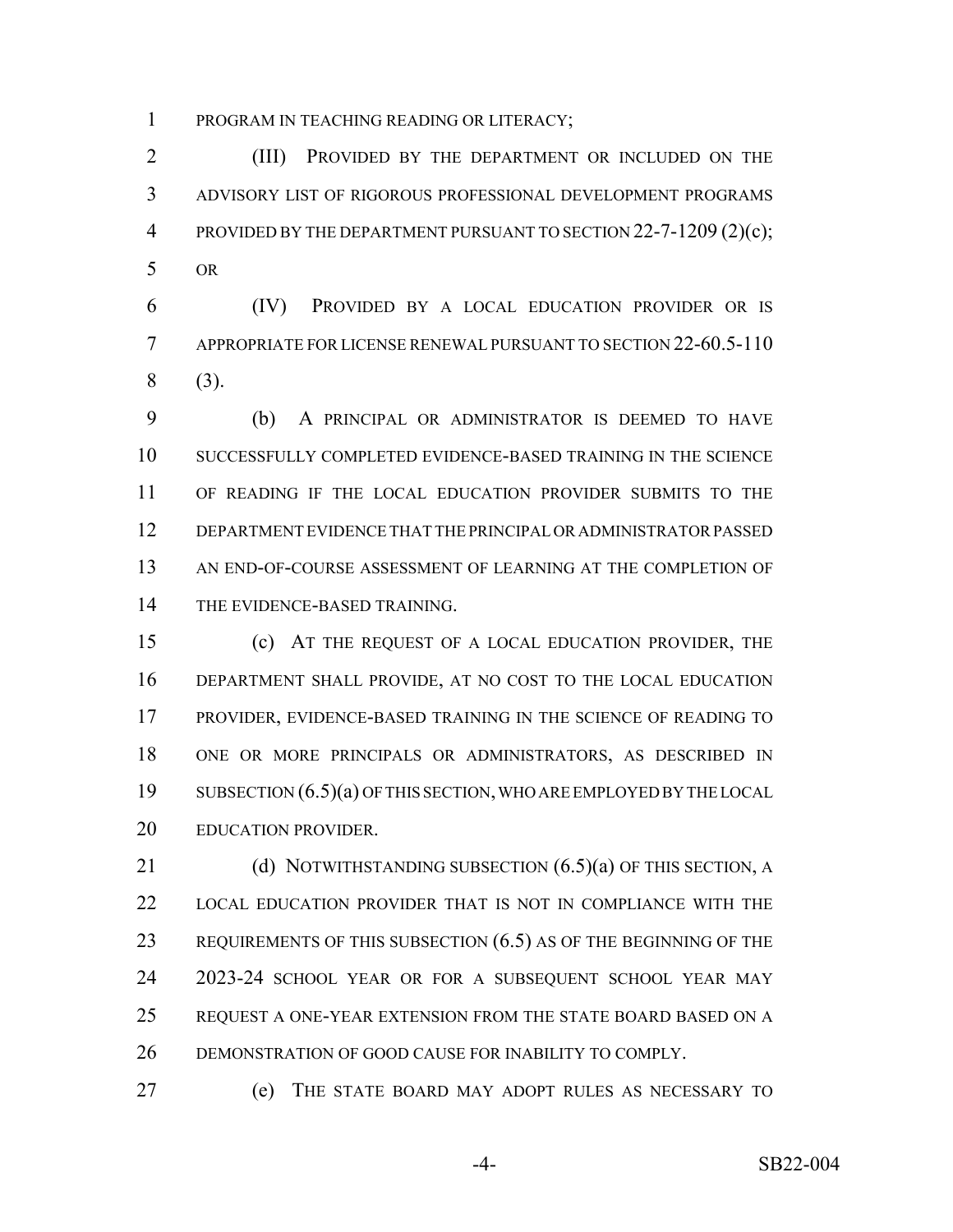SPECIFY THE TIME FRAMES AND PROCEDURES FOR COMPLYING WITH THE REQUIREMENTS SPECIFIED IN SUBSECTION (6.5)(a) OF THIS SECTION AND FOR APPLYING FOR AN EXTENSION PURSUANT TO SUBSECTION (6.5)(d) OF THIS SECTION AND THE FORM IN WHICH A LOCAL EDUCATION PROVIDER MUST SUBMIT EVIDENCE OF THE COMPLETION OF AN END-OF-COURSE ASSESSMENT OF LEARNING AS REQUIRED IN SUBSECTION (6.5)(b) OF THIS SECTION.

 **SECTION 2.** In Colorado Revised Statutes, 22-7-1209, **amend** (2)(c) introductory portion as follows:

 **22-7-1209. State board - rules - department - duties.** (2) (c) Using the procedure developed pursuant to subsection (3) of this section, the department shall create an advisory list of rigorous 13 professional development programs that FOR TEACHERS, PRINCIPALS, AND ADMINISTRATORS, WHICH PROGRAMS are related to addressing significant reading deficiencies and to applying intervention instruction and strategies, in addition to programs related to teaching general literacy, that local education providers are encouraged to use. The department shall include on the advisory list professional development programs that are available online. The department shall ensure that each professional development program included on the advisory list is:

- 
- 

 **SECTION 3.** In Colorado Revised Statutes, 22-7-1210, **amend** 22  $(4)(d)(I)(E)$  as follows:

 **22-7-1210. Early literacy fund - created.** (4) The money in the fund is subject to annual appropriation by the general assembly to the department. The department shall annually expend the money in the fund as follows:

(d) (I) Beginning in the 2020-21 budget year and for budget years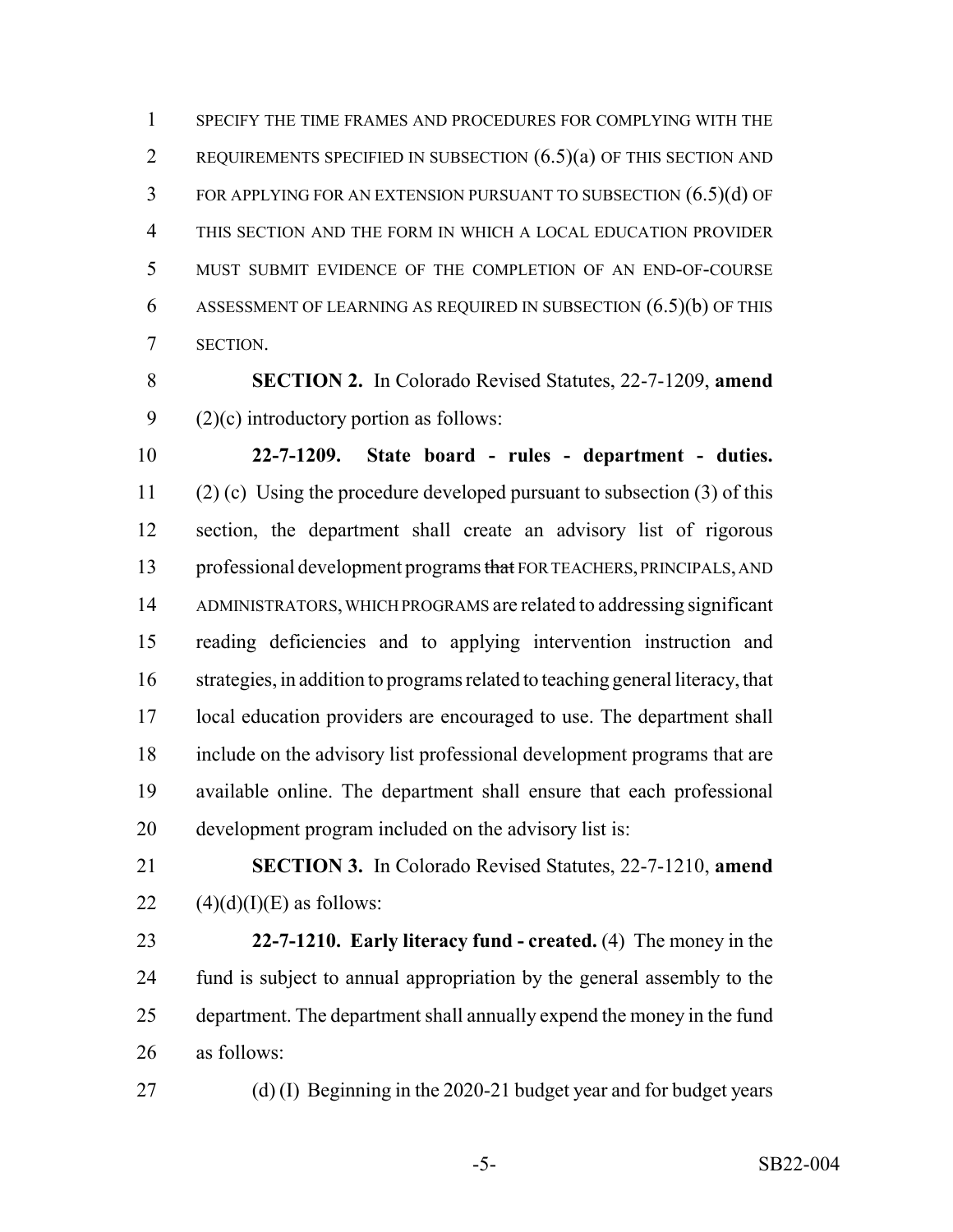thereafter, the department shall annually expend the money credited to the early literacy fund for the following purposes:

 (E) To pay the costs incurred in providing to local education 4 providers technical assistance in implementing this part 12, and training in teaching reading for teachers employed to teach kindergarten and grades one through three, TRAINING FOR PRINCIPALS AND ADMINISTRATORS PURSUANT TO SECTION 22-7-1208 (6.5), AND TRAINING 8 FOR LIBRARIANS PURSUANT TO SECTION 24-90-121; monitoring the use of money received as per-pupil intervention money or grants through the early literacy grant program; and fulfilling the administrative requirements specified in this part 12.

 **SECTION 4.** In Colorado Revised Statutes, 22-7-1210.5, **amend** 13 (4)(g); and **add** (3)(b)(II.5) as follows:

 **22-7-1210.5. Per-pupil intervention money - uses - distribution - monitoring - repeal.** (3) (b) To receive per-pupil intervention money in a budget year, a local education provider must meet the following requirements:

18 (II.5) FOR THE 2023-24 BUDGET YEAR AND BUDGET YEARS THEREAFTER, THE LOCAL EDUCATION PROVIDER MUST SUBMIT EVIDENCE THAT IT IS IN COMPLIANCE WITH THE PRINCIPAL AND ADMINISTRATOR 21 TRAINING REQUIREMENTS SPECIFIED IN SECTION 22-7-1208 (6.5);

 (4) A local education provider may use the per-pupil intervention money only as follows:

 (g) To provide professional development programming to support educators in teaching reading. Professional development programming 26 authorized in this subsection  $(4)(g)$  may include hiring a reading coach who is trained in teaching the foundational reading skills of phonemic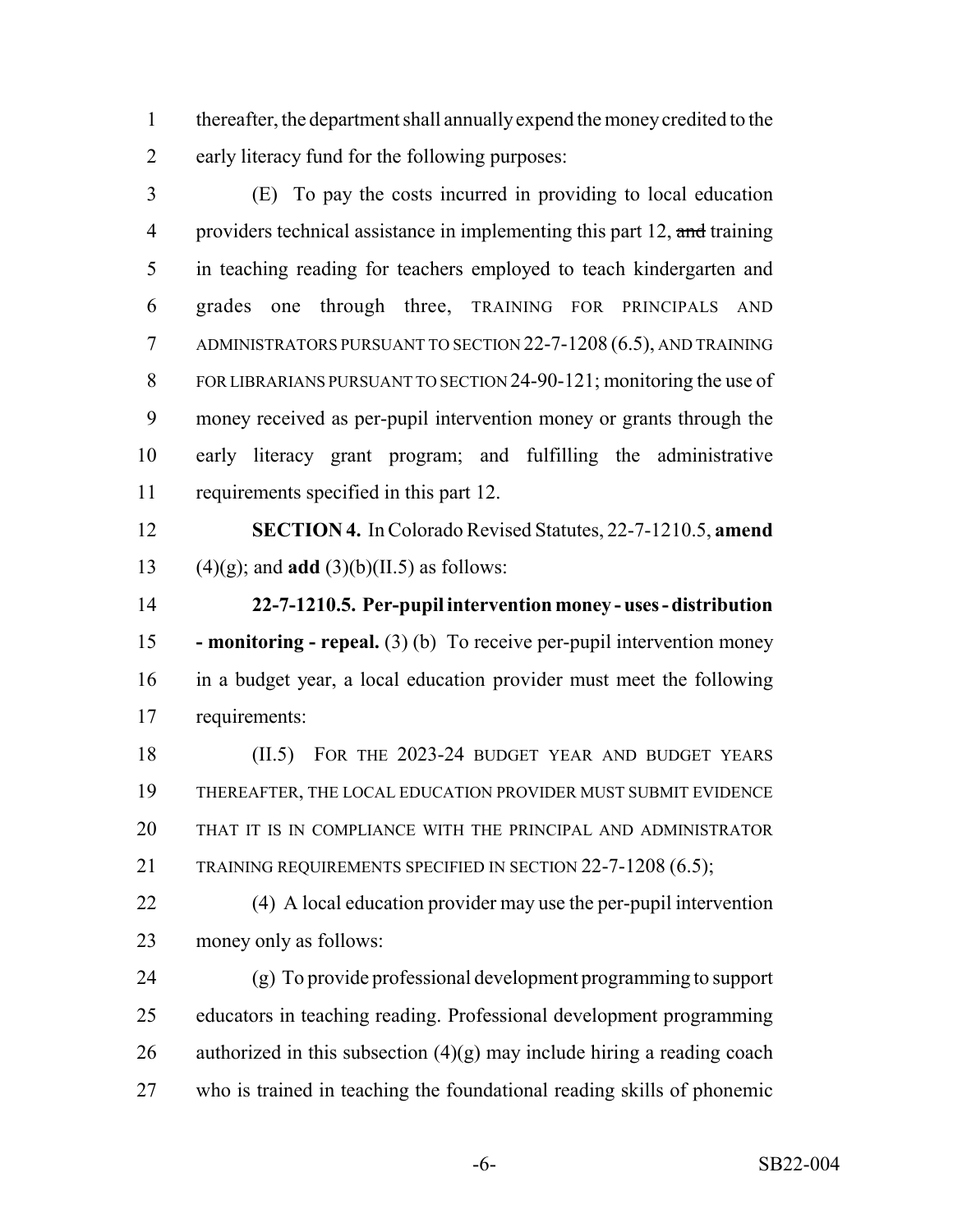awareness, phonics, vocabulary development, reading fluency, including oral skills, and reading comprehension to provide job-embedded, ongoing professional development to support kindergarten-through-third-grade teacher competence in teaching phonemic awareness, phonics, vocabulary development, reading fluency, including oral skills, and reading comprehension. A local education provider that has not fully complied 7 with section  $22 - 7 - 1208$  (6) SECTION 22-7-1208 (6) OR (6.5) is strongly encouraged to use per-pupil intervention money to ensure that all teachers employed by the local education provider to teach kindergarten or any of grades one through three successfully complete evidence-based training in teaching reading, AND THE PRINCIPALS AND ADMINISTRATORS DESCRIBED IN SECTION 22-7-1208 (6.5)(a) SUCCESSFULLY COMPLETE EVIDENCE-BASED TRAINING IN THE SCIENCE OF READING, before using the money for other authorized purposes. **SECTION 5.** In Colorado Revised Statutes, **add** 24-90-121 as follows: **24-90-121. Public libraries - science of reading - training - activities - definitions.** (1) As USED IN THIS SECTION, UNLESS THE CONTEXT OTHERWISE REQUIRES: (a) "BOARD OF TRUSTEES" MEANS THE BOARD OF TRUSTEES FOR A 21 PUBLIC LIBRARY APPOINTED PURSUANT TO SECTION 24-90-108. (b) "DIRECTOR" MEANS THE DIRECTOR OF A BOARD OF TRUSTEES EMPLOYED BY THE BOARD OF TRUSTEES PURSUANT TO SECTION 24-90-109 24  $(1)(c)$ . (c) "EVIDENCE-BASED TRAINING IN THE SCIENCE OF READING" OR "TRAINING" MEANS TRAINING THAT: (I) IS BASED ON RELIABLE, TRUSTWORTHY, AND VALID EVIDENCE;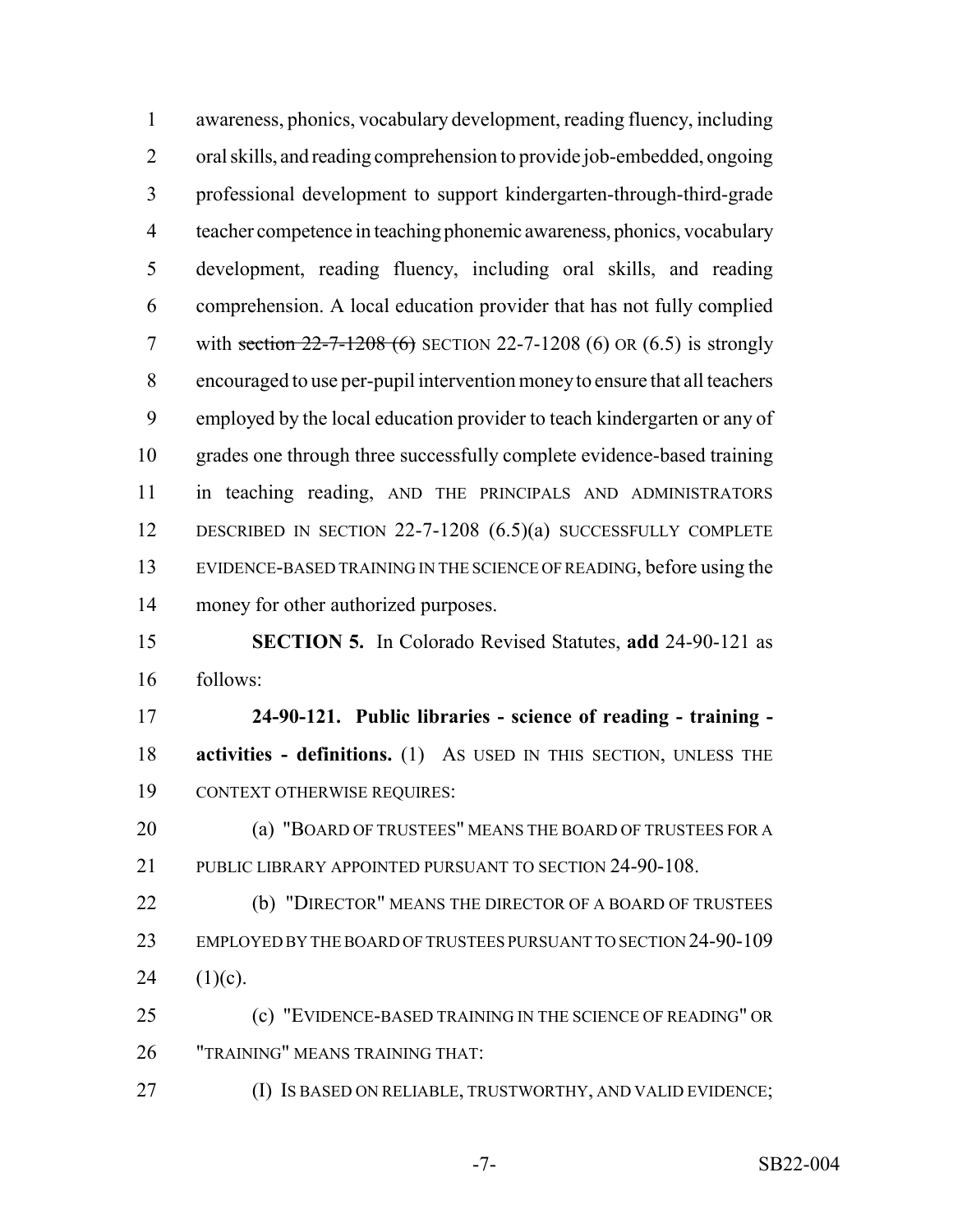(II) INCLUDES EXPLANATION AND INSTRUCTION IN THE AREAS OF PHONEMIC AWARENESS, PHONICS, VOCABULARY DEVELOPMENT, READING FLUENCY, INCLUDING ORAL SKILLS, AND READING COMPREHENSION; AND (III) IS INCLUDED ON THE ADVISORY LIST OF RIGOROUS PROFESSIONAL DEVELOPMENT PROGRAMS CREATED AND MAINTAINED BY THE DEPARTMENT OF EDUCATION PURSUANT TO SECTION 22-7-1209 (2)(c). (2) ON OR BEFORE JANUARY 1, 2023, THE BOARD OF TRUSTEES FOR EACH PUBLIC LIBRARY SHALL ADOPT A POLICY TO SUPPORT PARENTS AND CHILDREN IN IMPROVING LITERACY THROUGH THE SCIENCE OF READING. AT A MINIMUM, THE POLICY MUST REQUIRE: (a) EACH PERSON EMPLOYED AS A LIBRARIAN BY THE PUBLIC LIBRARY TO SUCCESSFULLY COMPLETE EVIDENCE-BASED TRAINING IN THE

13 SCIENCE OF READING;

 (b) EACH LIBRARIAN WHO IS EMPLOYED BY THE PUBLIC LIBRARY AS OF JANUARY 1, 2023, TO SUBMIT TO THE DIRECTOR BY SEPTEMBER 1, 2024, EVIDENCE THAT THE LIBRARIAN PASSED AN END-OF-COURSE ASSESSMENT OF LEARNING AT THE COMPLETION OF THE TRAINING;

 (c) EACH LIBRARIAN WHO IS HIRED BY THE PUBLIC LIBRARY AFTER JANUARY 1, 2023, TO SUBMIT TO THE DIRECTOR, WITHIN ONE YEAR AFTER THE LIBRARIAN'S BEGINNING EMPLOYMENT DATE, EVIDENCE THAT THE LIBRARIAN PASSED AN END-OF-COURSE ASSESSMENT OF LEARNING AT THE 22 COMPLETION OF THE TRAINING;

23 (d) THE DIRECTOR TO MAINTAIN AN ACCURATE LIST, ACCESSIBLE 24 TO THE PUBLIC ON THE LIBRARY WEBSITE, OF THE LIBRARIANS WHO HAVE 25 SUCCESSFULLY COMPLETED THE TRAINING; AND

 (e) THE DIRECTOR TO IDENTIFY MATERIALS AND ACTIVITIES FOR PARENTS AND CHILDREN TO IMPROVE LITERACY, WHICH MATERIALS AND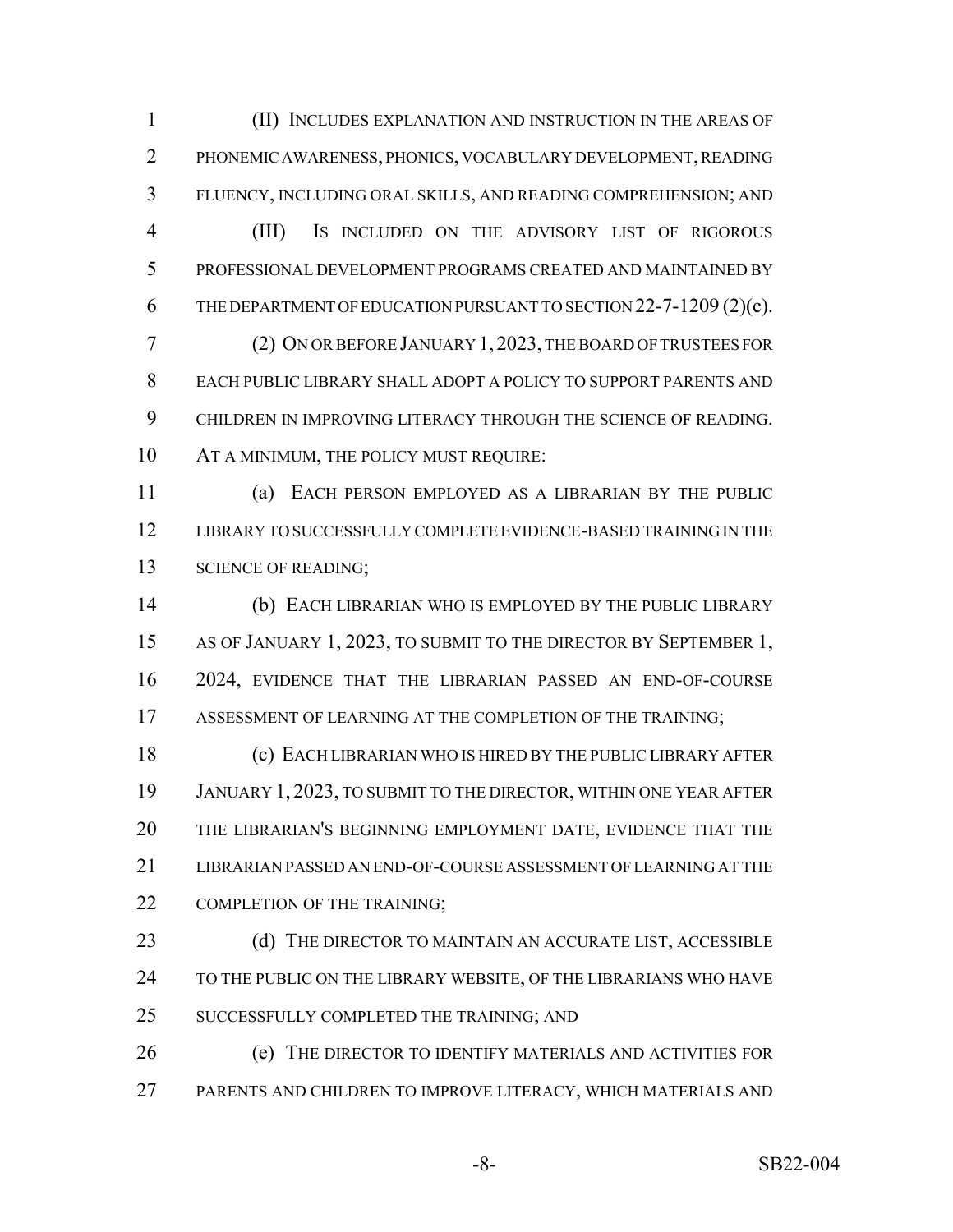ACTIVITIES ARE DESIGNED TO IMPROVE READING COMPETENCY IN THE AREAS OF PHONEMIC AWARENESS, PHONICS, VOCABULARY DEVELOPMENT, READING FLUENCY, INCLUDING ORAL SKILLS, AND READING COMPREHENSION AND ARE APPROPRIATE FOR KINDERGARTEN THROUGH SECOND GRADE AND FOR THIRD THROUGH SIXTH GRADE. THE DIRECTOR SHALL ENSURE THAT THE MATERIALS AND ACTIVITIES ARE AVAILABLE IN THE PUBLIC LIBRARY AND ARE UPDATED MONTHLY.

 (3) AT THE REQUEST OF A DIRECTOR, THE DEPARTMENT OF EDUCATION SHALL PROVIDE, AT NO COST TO THE PUBLIC LIBRARY, EVIDENCE-BASED TRAINING IN THE SCIENCE OF READING TO ONE OR MORE LIBRARIANS WHO ARE EMPLOYED BY THE PUBLIC LIBRARY.

 **SECTION 6.** In Colorado Revised Statutes, 24-90-109, **amend** (2.5); and **add** (1)(r) as follows:

 **24-90-109. Powers and duties of board of trustees.** (1) The board of trustees shall:

**(r) ADOPT AND REQUIRE THE DIRECTOR TO IMPLEMENT A POLICY**  TO SUPPORT PARENTS AND CHILDREN IN IMPROVING LITERACY THROUGH 18 THE SCIENCE OF READING AS REQUIRED IN SECTION 24-90-121.

 (2.5) At the close of each calendar year, the board of trustees of every public library shall make a report to the state library in the form of a response to a survey to be designed and administered by the state 22 library. The report shall MUST contain such other statistics and information as may be required by the state library AND SHALL SPECIFY THE PUBLIC LIBRARY'S DEGREE OF COMPLIANCE WITH THE REQUIREMENTS FOR LIBRARIAN TRAINING SPECIFIED IN SECTION 24-90-121 AND THE POLICY ADOPTED PURSUANT TO SAID SECTION.

**SECTION 7.** In Colorado Revised Statutes, 24-90-105, **add**